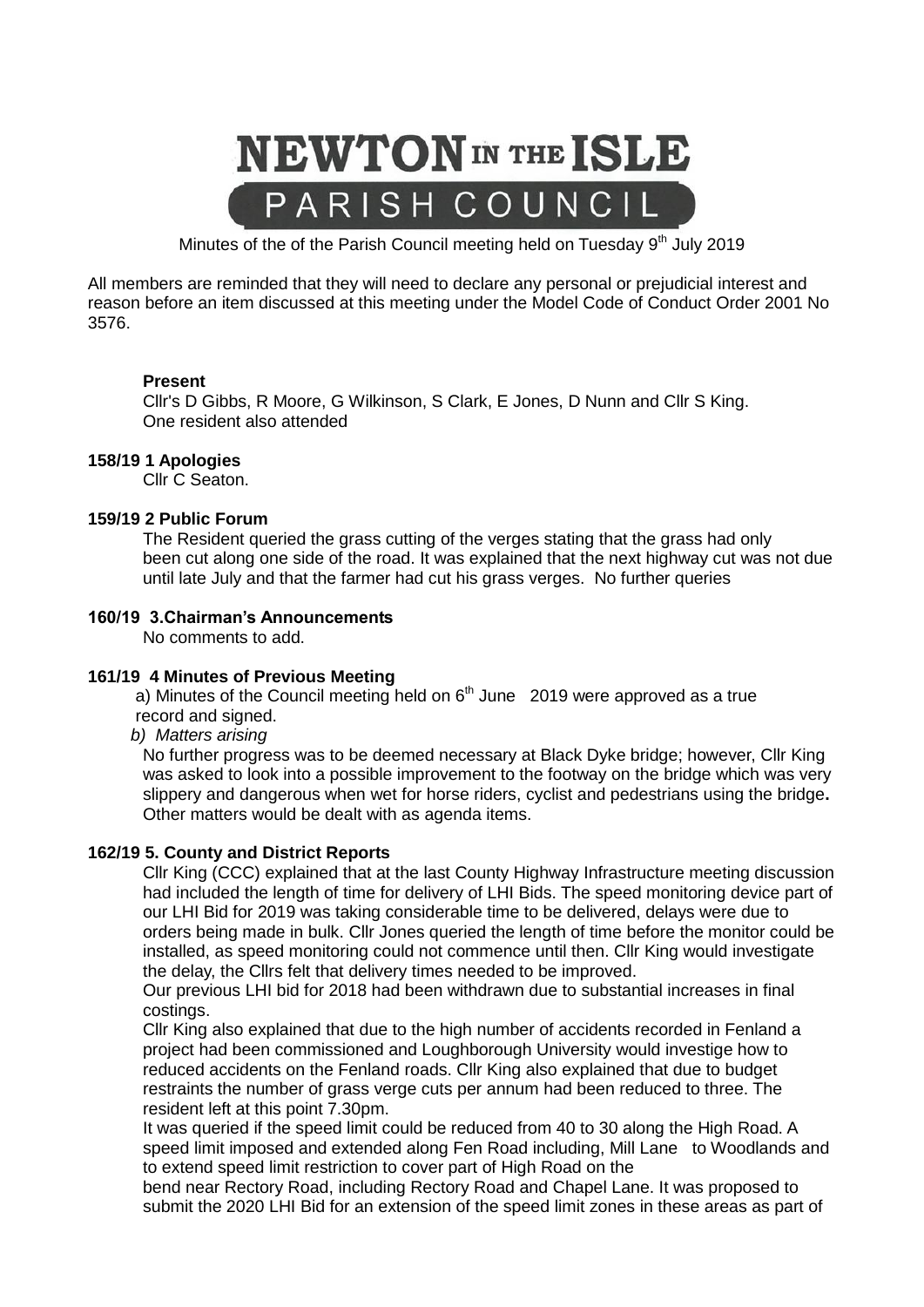the Bid for 2020. Cllr Gibbs and Clark would submit the bid.by the August  $4<sup>th</sup>$  deadline Query raised on including the whole of Mill Lane in the speed limit extension. It was pointed out that speed limits would only be considered in built up residential areas. If this was to include all Mill Lane it may jeopardise the success of the bid. Cllr King then left the meeting at 7.50pm.

#### **163/19 6. Police Matters**

The clerk had forwarded the Police News for May and June via email. It contained crimes within the Wisbech area, none reported for the parish.

#### **164/19 7. Reports**

### a) *Highways*

Mr Gent had cut some grass verges alongside his fields. He had also assisted in cutting back a tree in Mill Lane and a hedge at the entrance to Black Dyke tower road. Potholes continue to be monitored, several in Hogans Lane have been reported.

### b). Village Hall

Outcome of the Lottery Grant was expected shortly.

### *c) Playing Field*

The wildflower meadow had been seeded. A picnic bench was to be installed within the wildflower meadow at a cost of £595, Cllrs approved purchase from the Grant funding. Drainage of western boundary partly cleared had to be completed, Community Payback Team to be reminded.

Large tree in copse area of the Playing Field may need removing. Depending on outcome of Grant Aid it is hoped to install outdoor fitness equipment for adult use.

Zip wire needed some attention quote from Fenland Leisure for repair £464. Cllrs approved quote to complete repair. Owl and bird boxes to be installed during the autumn. Cllr Wilkinson offered to make these.

# *d) Streetscape.*

A tree has been removed in Westfield Road and a further two cut back. A branch overhanging the gateway to the playing field has also been dealt with. An overgrown tree in Colvile Road would be dealt with at a later date.

Handyman continues to cut grass and tidy areas on the High Road.

Street lighting checked monthly by Cllr Moore, Cllr Gibbs stated a few lights needed attention.

Dog Waste bin in Hogens Lane/High Road to be tidied.

Benches may need some attention in the Autumn. Planters to be made by Cllr Moore and installed by Street Pride near the benches on the High Road by the end of July.

# *e) Allotments and Public Rights of Way.*

Mr Nunn to approach a High Road allotment holder regarding the continuation of the agreement. On repairing the Foot bridge at Black Dyke, the temporary manhole cover had been deposited down at the side of the bridge. Cllr Gibbs to query with the Highways Department.

# *f) Emergency Plan*

Cllr Jones circulated a draft document to the Cllrs. Priority was to be given to a plan for severe winter conditions and would include contact lists and the allocation of roles. A second draft was to be available for the October meeting. The Cllrs accepted the draft and Cllr Jones would continue with the plan.

#### *g) Correspondence*

Number of emails previously circulated to Cllrs Concurrent Grant payments changed to yearly from two half yearly payments. Councillor contact list circulated